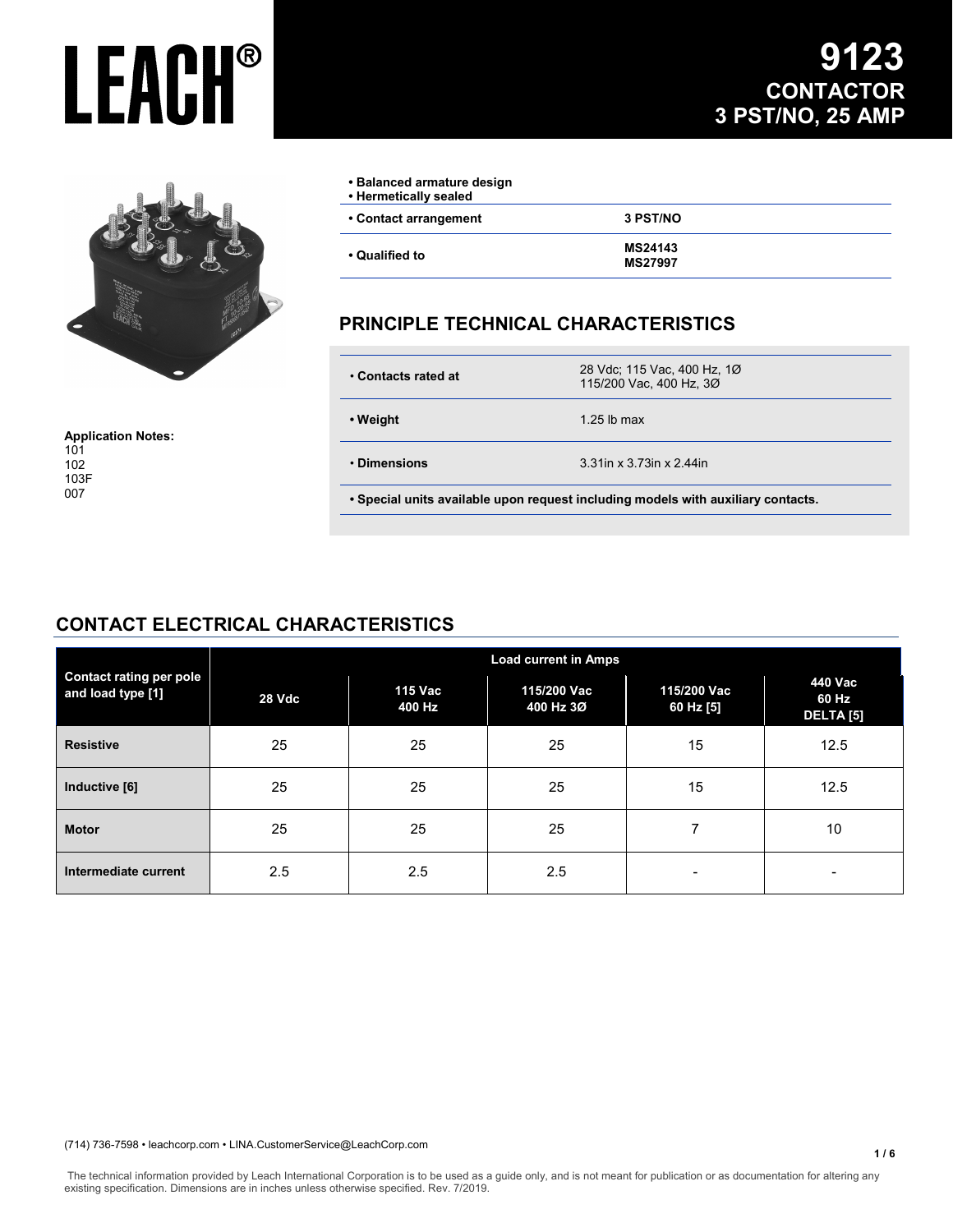## **COIL CHARACTERISTICS (Vdc)**

| <b>CODE</b>                         | Vdc  | <b>115 Vac</b><br>60/400 Hz | <b>Suppressed</b><br><b>Vdc</b> [2] |
|-------------------------------------|------|-----------------------------|-------------------------------------|
| Nominal operating voltage           | 28   | 115                         | 28                                  |
| <b>Maximum operating voltage</b>    | 29   | 124                         | 29                                  |
| Pick-up voltage, max.               |      |                             |                                     |
| - Nominal                           | 18   | 90                          | 18                                  |
| - High temp test                    | 21   | 100                         | 21                                  |
| - Continuous current test           | 22.5 | 100                         | 22.5                                |
| Drop-out voltage, max.              |      | 40                          |                                     |
| Coil resistance ohms ±10% at +25° C | 50   | -                           | 50                                  |
| Coil current max. mA at +25° C      |      | 200                         | -                                   |

### **GENERAL CHARACTERISTICS**

| <b>Temperature range</b>                              | -70 $^{\circ}$ C to + 125 $^{\circ}$ C |
|-------------------------------------------------------|----------------------------------------|
| Minimum operating cycles (life) at rated load         | 50,000                                 |
| Minimum operating cycles (life) at 25% rated load     | 100,000                                |
| Dielectric strength at sea level                      |                                        |
| - Coil to case                                        | DC 1.250 Vrms<br>AC 1,500 Vrms         |
| - Auxiliary contacts                                  | DC 1,250 Vrms<br>AC 1,500 Vrms         |
| - All other points                                    | DC 1,250 Vrms<br>AC 1,800 Vrms         |
| Dielectric strength at altitude 80,000 ft             | 700 Vrms (Coil 500 Vrms)               |
| Insulation resistance (at 500 Vdc) minimum            | 100 M $\Omega$ min                     |
| Sinusoidal vibration (55-1500 Hz)                     | 15G                                    |
| Shock (6-9 millisecond duration)                      | 50G                                    |
| Maximum contact opening time under shock or vibration | 2 ms                                   |
| Operate time at nominal voltage                       |                                        |
| DC                                                    | 25 ms max                              |
| <b>AC</b>                                             | 30 ms max                              |
| Release time at nominal voltage                       |                                        |
| <b>DC</b>                                             | 10 ms max                              |
| <b>AC</b>                                             | 50 ms max                              |
| Main contact bounce at nominal voltage                | 2 ms max $[1]$                         |

Unless otherwise noted, the specified temperature range applies to all relay characteristics.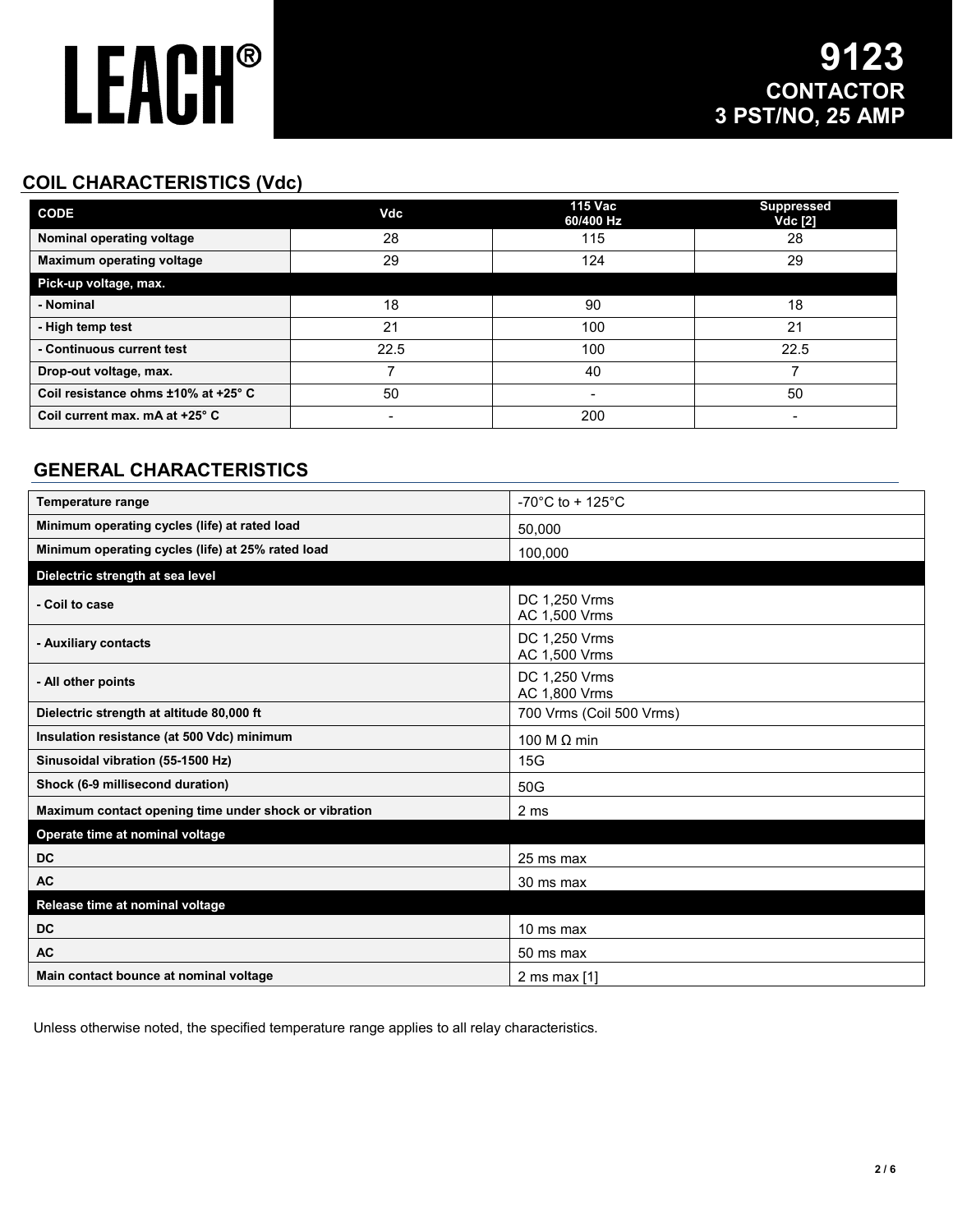### **RELAY NUMBERING SYSTEM**

| <b>LEACH PART NO.</b> | <b>DESCRIPTION</b>                                             | <b>MS NUMBER</b> | <b>MOUNTING</b><br><b>STYLE [4]</b> | <b>SCHEMATIC</b><br><b>DIAGRAM</b> [4] |
|-----------------------|----------------------------------------------------------------|------------------|-------------------------------------|----------------------------------------|
| 9123-C7C4-002         | 3 PST/NO, 25 AMP, DC COIL                                      | MS27997-D1       | 1                                   | 1                                      |
| 9123-C7D3-002         | 3 PST/NO, 25 AMP, AC COIL                                      | MS27997-A1       | 1                                   | 1                                      |
| 9123-1Z-C7C4-002      | 3 PST/NO, 25 AMP, DC COIL,<br><b>AUX CONTACT</b>               | MS27997-D2       | 1                                   | $\overline{2}$                         |
| 9123-1Z-C7D3-002      | 3 PST/NO, 25 AMP, AC COIL,<br>MS27997-A2<br><b>AUX CONTACT</b> |                  | 1                                   | $\overline{2}$                         |
| 9123-8069             | 3 PST/NO, 25 AMP, DC COIL                                      | MS24143-D1 [3]   | 2                                   | 1                                      |
| 9123-8070             | 3 PST/NO, 25 AMP, AC COIL                                      | MS24143-A1 [3]   | $\overline{2}$                      | 1                                      |
| 9123-8071             | 3 PST/NO, 25 AMP, DC COIL,<br><b>AUX CONTACT</b>               | MS24143-D2 [3]   | $\overline{2}$                      | $\overline{2}$                         |
| 9123-8072             | 3 PST/NO, 25 AMP, AC COIL,<br><b>AUX CONTACT</b>               | MS24143-A2 [3]   | $\overline{2}$                      | 2                                      |
| 9123-10394            | 3 PST/NO, 25 AMP, DC<br>SUPPRESSED COIL                        |                  | 1                                   | $\mathbf{3}$                           |
| 9123-10395            | 3 PST/NO, 25 AMP, DC<br><b>SUPPRESSED</b><br>COIL, AUX CONTACT |                  | $\mathbf{1}$                        | 4                                      |
| 9123-10396            | 3 PST/NO, 25 AMP, DC<br>SUPPRESSED COIL                        |                  | $\overline{2}$                      | 3                                      |
| 9123-10397            | 3 PST/NO, 25 AMP, DC<br>SUPPRESSED COIL,<br><b>AUX CONTACT</b> |                  | $\overline{2}$                      | 4                                      |
|                       | Special models available upon request, please contact factory. |                  |                                     |                                        |

#### **Notes**

- 1. Auxiliary contact rating: Resistive and inductive: (28 Vdc or 115 Vac) 5 Amp Lamp: (28 Vdc or 115 Vac) 1 Amp Bounce at nominal voltage: .004 sec max
- 2. Coils have back EMF suppression to 42 volts.
- 3. MS numbers are for reference only. Relays are electrically and mechanically interchangeable except the height is less on the Leach relays similar to MS24143.
- 4. See the following pages for mounting styles and schematic diagram.
- 5. Ratings beyond MS requirements.
- 6. Inductive life is 20 percent of rated resistive load life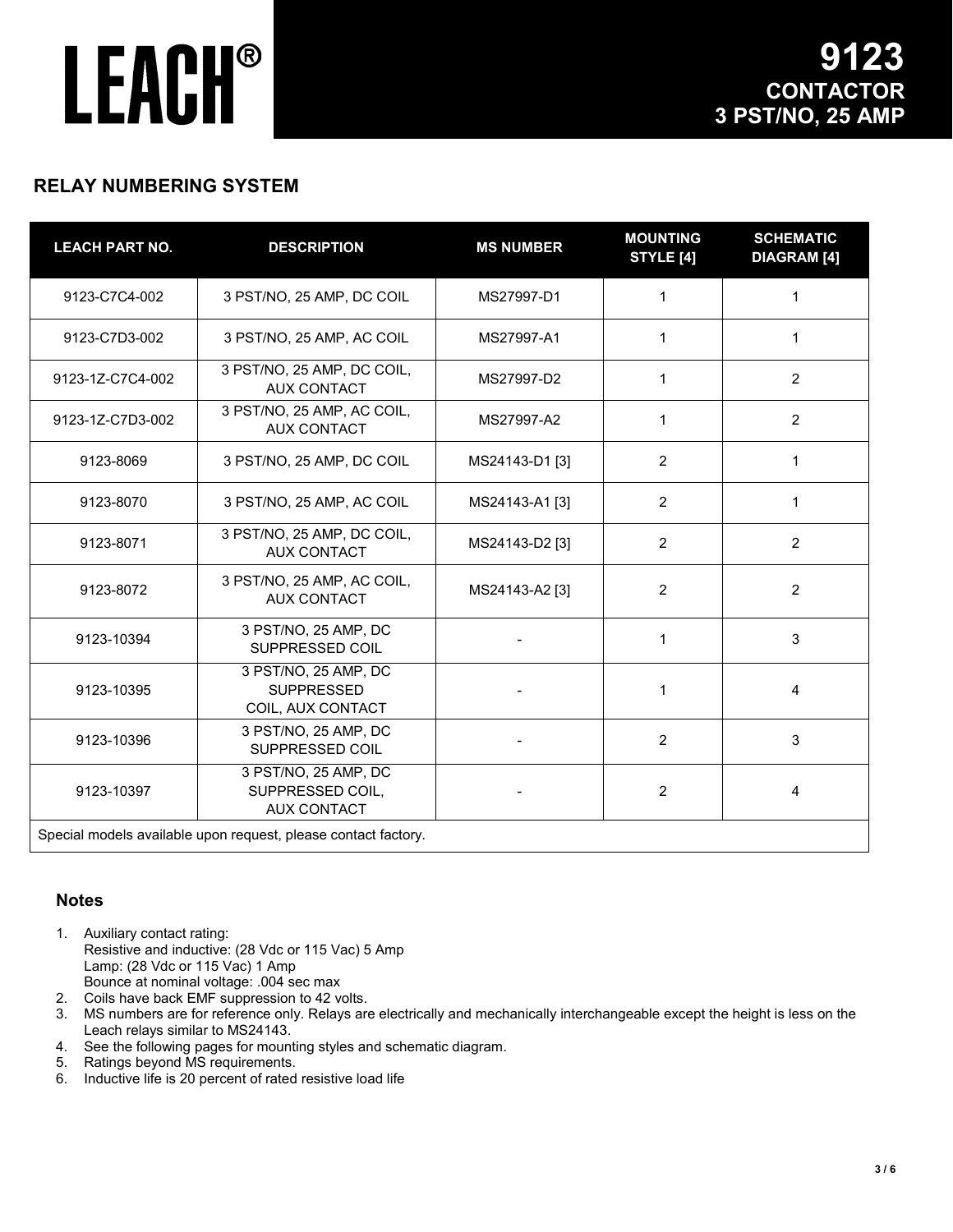## 3 **CONTACTOR** 3 PST/NO, 25 AMP

### **CONFIGURATION**

Dimensions in inches Tolerances, unless otherwise specified, XX ± .03, .XXX ± .01



 $\mathbf{1}$ 

1 2 PLACES, FOR NON-AUXILIARY MODELS

**SCHEMATIC DIAGRAM NO** 



SCHEMATIC DIAGRAM NO 2

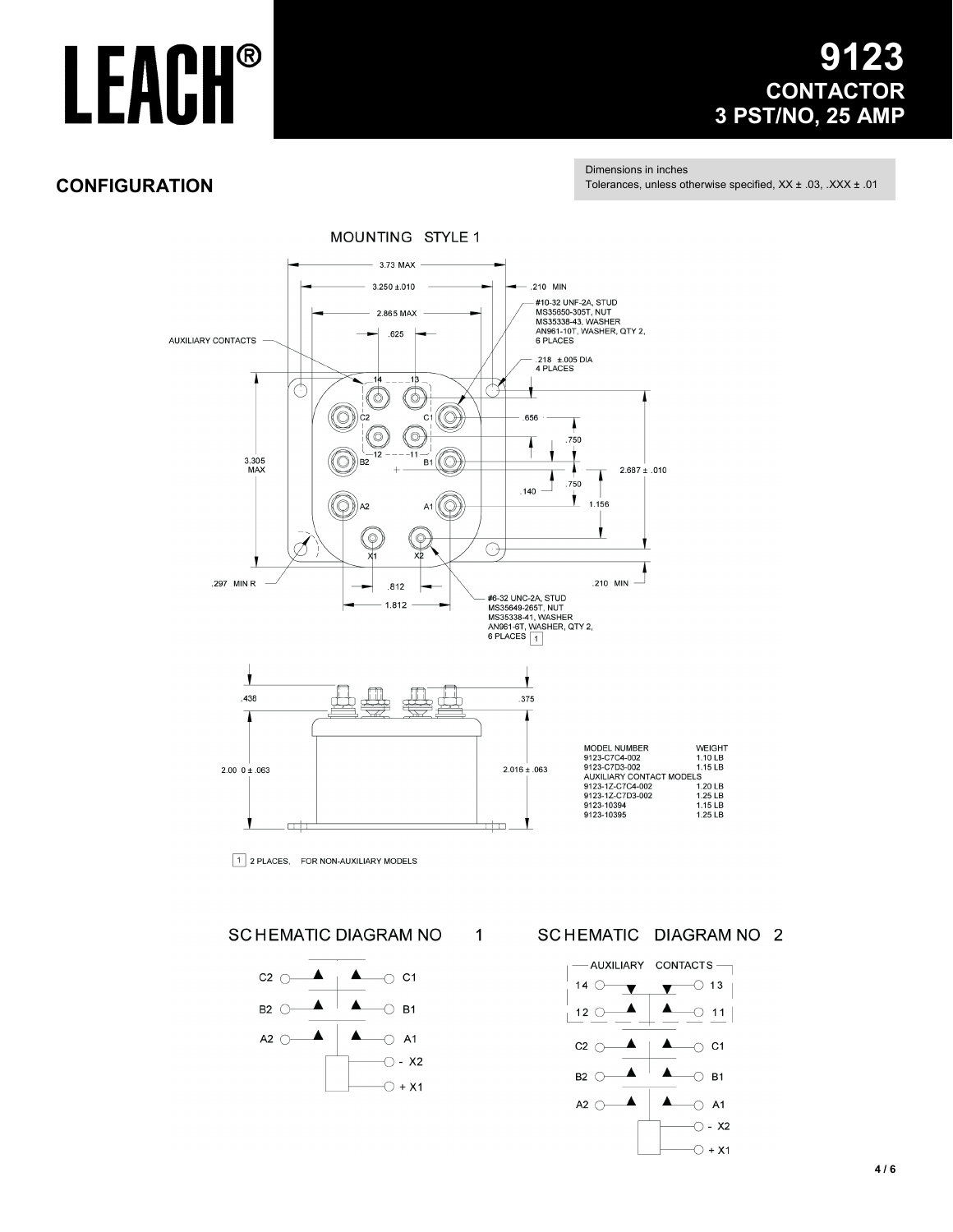## 23 **CONTACTOR** 3 PST/NO, 25 AMP

Tolerances, unless otherwise specified, XX ± .03, .XXX ± .01

**WEIGHT** 

 $1.10$  LB 1.15 LB

1.25 LB<br>1.25 LB

1.25 LB

Dimensions in inches

**MOUNTING STYLE 2** 3.73 MAX #10-32 UNF-2A, STUD 210 MIN  $3.250 + 010$ MS35650-305T, NUT<br>MS35650-305T, NUT<br>MS35338-43, WASHER  $- 1.156 -$ .328 AN961-10T, WASHER, QTY 2,<br>6 PLACES  $.140$ AUXILIARY CONTACTS #6-32 UNC-2A, STUD<br>MS35649-265T, NUT .750  $.750$ MS35338-41, WASHER<br>AN961-6T, WASHER, QTY 2,  $-.210$  MIN 6 PLACES [1] C  $\overline{C}$ 1  $B1$  $A<sub>1</sub>$ J  $\circ$  x2 Ò ١  $2.687 \pm 010$  $3.15$  $.625$  $.812$ 2.865 MAX 1.812 Ŷ T ∑⊙ )×1  $C<sub>2</sub>$ /<sub>B2</sub>  $A2$ O C 1 .297 MIN R 218 DIA .656 4 HOLES







#### SCHEMATIC DIAGRAM NO 4